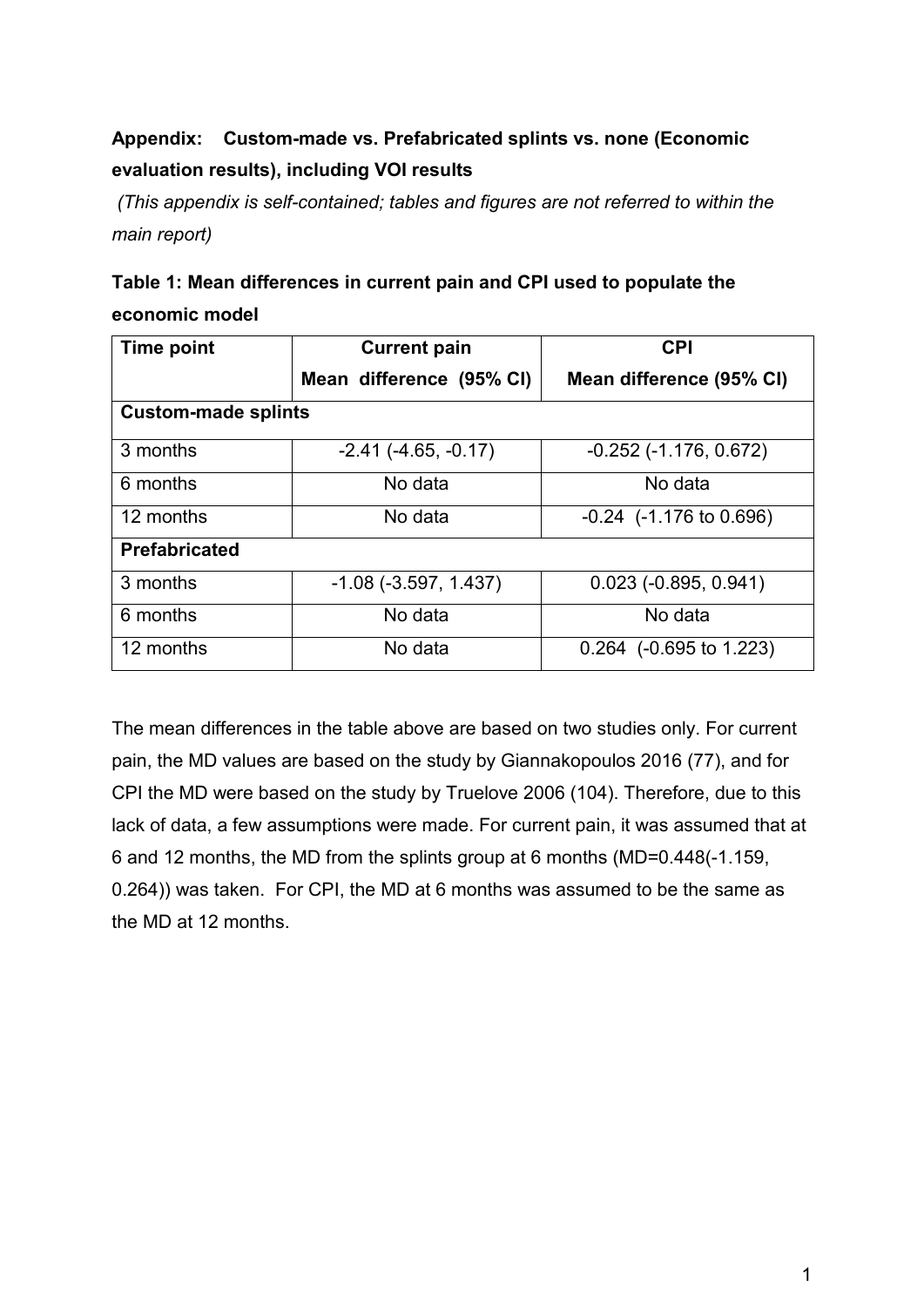#### *Base case results*

### **Table 2 Base case cost-effectiveness results for custom-made vs.**

## **prefabricated vs. no splints**

| Interven            | <b>Total</b> | Incremental | Total | Increme      | <b>ICER</b> |               | Probability of cost- |             |
|---------------------|--------------|-------------|-------|--------------|-------------|---------------|----------------------|-------------|
| tion                | costs        | costs       | QAL   | ntal         |             | effectiveness |                      |             |
|                     |              |             | Ys    | <b>QALYs</b> |             |               |                      |             |
|                     |              |             |       |              |             | at            | at                   | at          |
|                     |              |             |       |              |             | £0            | £20,00               | £30,00      |
|                     |              |             |       |              |             |               | 0                    | $\mathbf 0$ |
| Base-case           |              |             |       |              |             |               |                      |             |
| <b>Current pain</b> |              |             |       |              |             |               |                      |             |
| No                  | £6,375       |             | 17.99 | 0.0000       |             | 53            | 29%                  | 28%         |
| splints             |              |             | 91    |              |             | $\frac{0}{0}$ |                      |             |
| Prefabric           | £6,573       | £198        | 18.05 | 0.0587       | £3,374      | 42            | 38%                  | 32%         |
| ated                |              |             | 78    |              |             | $\%$          |                      |             |
| splints             |              |             |       |              |             |               |                      |             |
| Custom-             | £7,446       | £873        | 18.13 | 0.0819       | £10,650     | 5             | 34%                  | 40%         |
| made                |              |             | 98    |              |             | $\frac{0}{0}$ |                      |             |
| splints             |              |             |       |              |             |               |                      |             |
| <b>CPI</b>          |              |             |       |              |             |               |                      |             |
| $\overline{N}$      | £5,681       |             | 18.57 |              |             | 80            | 37%                  | 34%         |
| splints             |              |             | 53    |              |             | $\%$          |                      |             |
| Prefabric           | £6,257       | £576        | 18.28 | $-0.2925$    | Dominated   | 13            | 26%                  | 26%         |
| ated                |              |             | 27    |              |             | $\%$          |                      |             |
| splints             |              |             |       |              |             |               |                      |             |
| Custom-             | £6,777       | £1,096      | 18.66 | 0.0879       | £12,465     | 8             | 37%                  | 40%         |
| made                |              |             | 32    |              |             | $\frac{0}{0}$ |                      |             |
| splints             |              |             |       |              |             |               |                      |             |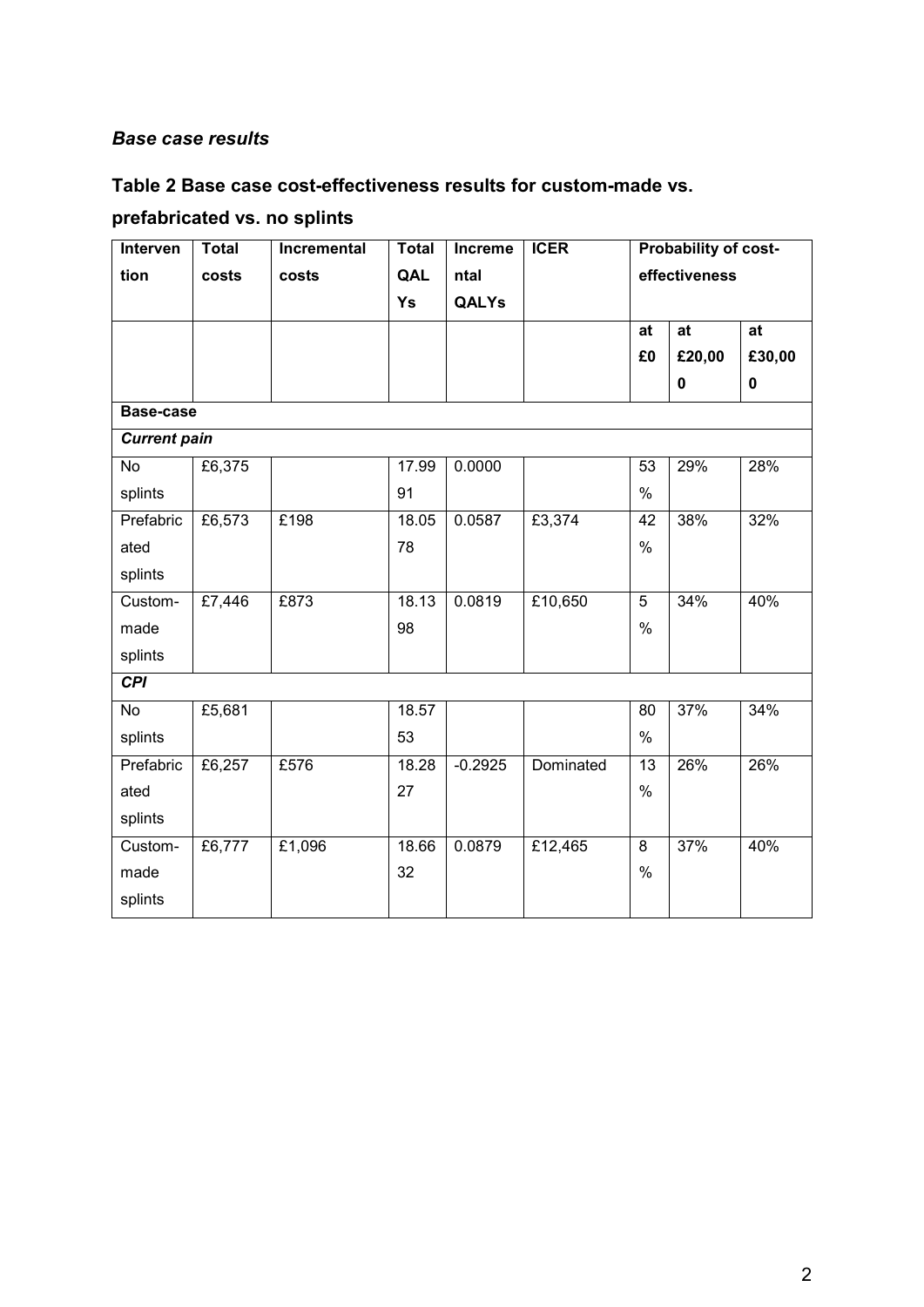For current pain, the base-case cost-effectiveness results show that both prefabricated and custom-made splints are cost-effective compared to no splints, with custom-made splints being the most cost-effective option. For CPI, prefabricated was dominated (more costly and less effective), which is driven by the MD at 12 months which is not in favour of prefabricated splints. The cost-effective strategy is custom-made splints. However, the MD inputs are based on very little data, and the uncertainty surrounding the point estimate of the ICER is very high, with about an equal chance of any of the three options being cost-effective. This uncertainty is illustrated on the cost-effectiveness acceptability curves, see Figure 1 and Figure 2 below.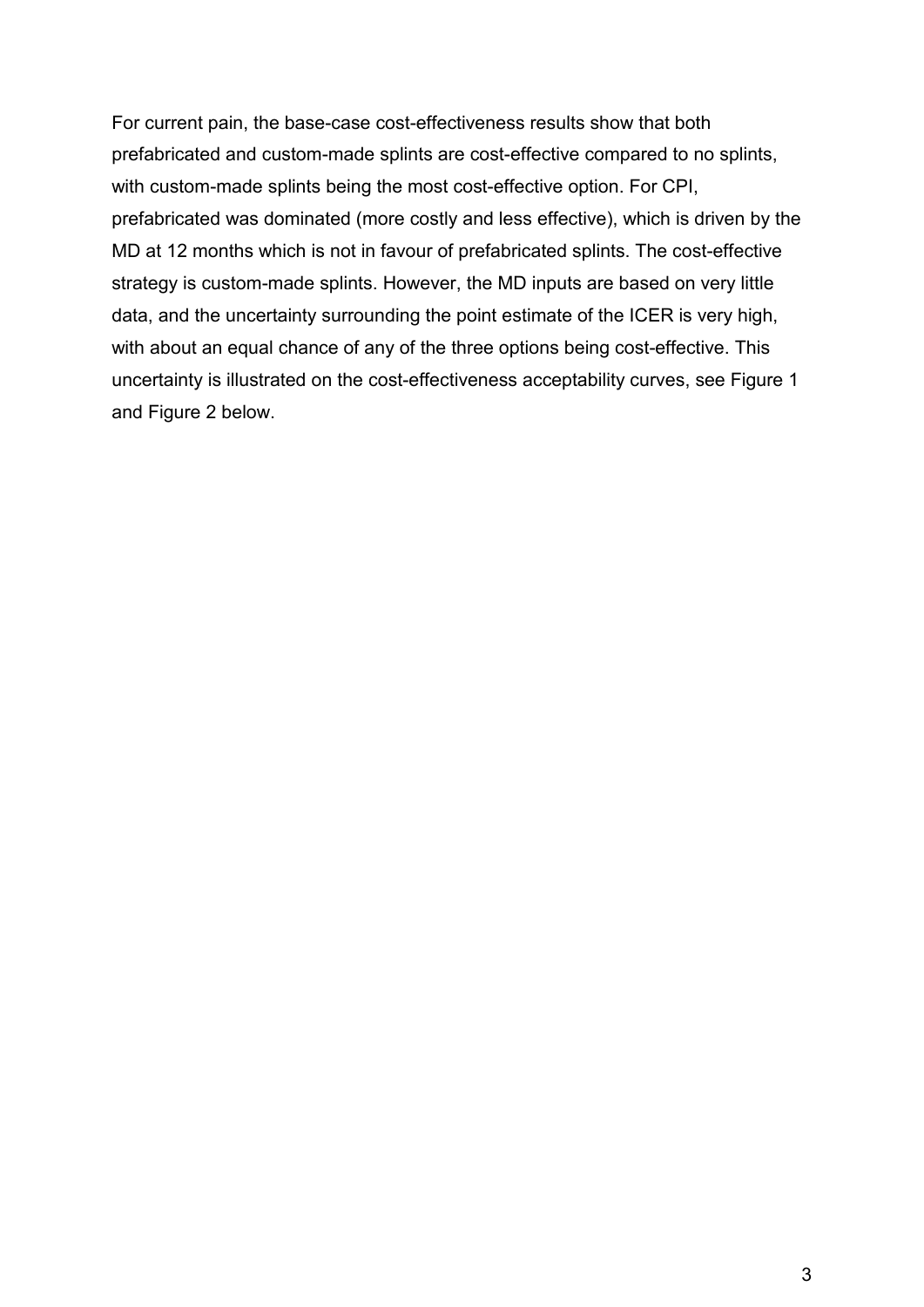

**Figure 1: Cost-effectiveness Acceptability curve (CEAC) for current pain**

#### **specification**



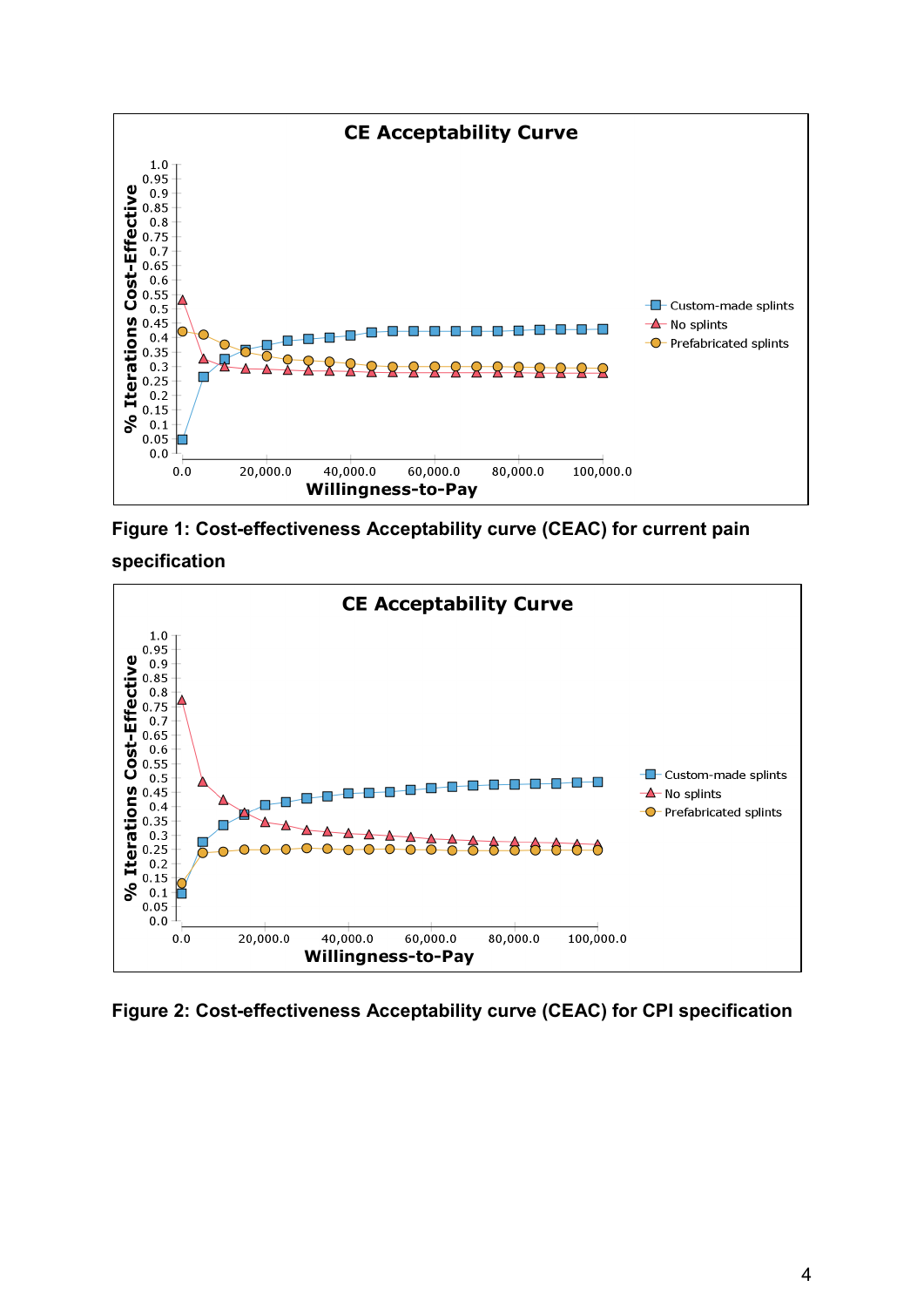## *Scenario and sensitivity analyses*

## **Table 3 Sensitivity and scenario analyses for custom-made vs. prefabricated**

### **vs. no splints**

| <b>Intervention</b>                                                                                          | <b>Total</b><br>costs | <b>Increm</b><br>ental<br>costs | <b>Total</b><br>QAL<br>Ys | <b>Increm</b><br>ental<br><b>QALYs</b> | <b>ICER</b>   | cost-        | <b>Probability of</b><br>effectiveness |                   |
|--------------------------------------------------------------------------------------------------------------|-----------------------|---------------------------------|---------------------------|----------------------------------------|---------------|--------------|----------------------------------------|-------------------|
|                                                                                                              |                       |                                 |                           |                                        |               | at<br>£0     | at<br>£20,<br>000                      | at<br>£30,<br>000 |
| <b>Base-case</b>                                                                                             |                       |                                 |                           |                                        |               |              |                                        |                   |
| <b>Current pain</b>                                                                                          |                       |                                 |                           |                                        |               |              |                                        |                   |
| No splints                                                                                                   | £6,37<br>5            |                                 | 17.99<br>91               |                                        |               | 53.1<br>$\%$ | 29.0<br>$\%$                           | 28.5<br>$\%$      |
| Prefabricated<br>splints                                                                                     | £6,57<br>3            | £198                            | 18.05<br>80               | 0.0589                                 | £3,359        | 42.1<br>$\%$ | 33.6<br>$\%$                           | 39.5<br>$\%$      |
| Custom-<br>made splints                                                                                      | £7,44<br>8            | £875                            | 18.13<br>75               | 0.0795                                 | £11,00<br>6   | 4.8<br>$\%$  | 37.4<br>$\%$                           | 32.0<br>$\%$      |
| <b>CPI</b>                                                                                                   |                       |                                 |                           |                                        |               |              |                                        |                   |
| No splints                                                                                                   | £5,68<br>1            |                                 | 18.57<br>53               |                                        |               | 77.3<br>$\%$ | 34.5<br>$\%$                           | 31.7<br>$\%$      |
| Prefabricated<br>splints                                                                                     | £6,26<br>3            | £583                            | 18.27<br>70               | $-0.2983$                              | Domina<br>ted | 13.1<br>$\%$ | 24.9<br>$\%$                           | 25.4<br>$\%$      |
| Custom-<br>made splints                                                                                      | £6,78<br>9            | £1,109                          | 18.65<br>10               | 0.0758                                 | £14,63        | 9.6<br>$\%$  | 40.6<br>$\%$                           | 42.9<br>$\%$      |
| Assume long term MD beyond 12 months = 0 & long term transition<br>probabilities continue as per DEEP study. |                       |                                 |                           |                                        |               |              |                                        |                   |
| <b>Current pain</b>                                                                                          |                       |                                 |                           |                                        |               |              |                                        |                   |
| No splints                                                                                                   | £6,08<br>8            |                                 | 18.31<br>04               |                                        |               | 100.<br>0%   | 100.<br>0%                             | 100.<br>$0\%$     |
| Prefabricated<br>splints                                                                                     | £6,97<br>6            | £887                            | 17.62<br>70               | $-0.6833$                              | Domina<br>ted |              |                                        |                   |
| Custom-<br>made splints                                                                                      | £7,90<br>2            | £1,814                          | 17.65<br>11               | $-0.6592$                              | Domina<br>ted | 0.0<br>%     | 0.0%                                   | 0.0%              |
| <b>CPI</b>                                                                                                   |                       |                                 |                           |                                        |               |              |                                        |                   |
| No splints                                                                                                   | £5,05<br>4            |                                 | 19.11<br>45               |                                        |               | 97.3<br>$\%$ | 43.8<br>$\%$                           | 37.2<br>$\%$      |
| Prefabricated<br>splints                                                                                     | £5,30<br>7            | £253                            | 19.11<br>16               | $-0.0029$                              | Domina<br>ted | 2.7<br>%     | 28.1<br>%                              | 28.8<br>%         |
| Custom-<br>made splints                                                                                      | £6,22<br>6            | £1,172                          | 19.13<br>81               | 0.0236                                 | £49,72<br>3   | 0.0<br>$\%$  | 28.1<br>$\%$                           | 34.0<br>%         |
| Assume long term MD beyond 12 months = MD at 12m & long term transition                                      |                       |                                 |                           |                                        |               |              |                                        |                   |
| probabilities continue as per DEEP study.                                                                    |                       |                                 |                           |                                        |               |              |                                        |                   |
| <b>Current pain</b><br>Prefabricated                                                                         |                       |                                 | 18.65                     |                                        |               | 77.2         | 54.2                                   | 49.1              |
| splints                                                                                                      | £6,02<br>0            |                                 | 76                        |                                        |               | $\%$         | $\%$                                   | %                 |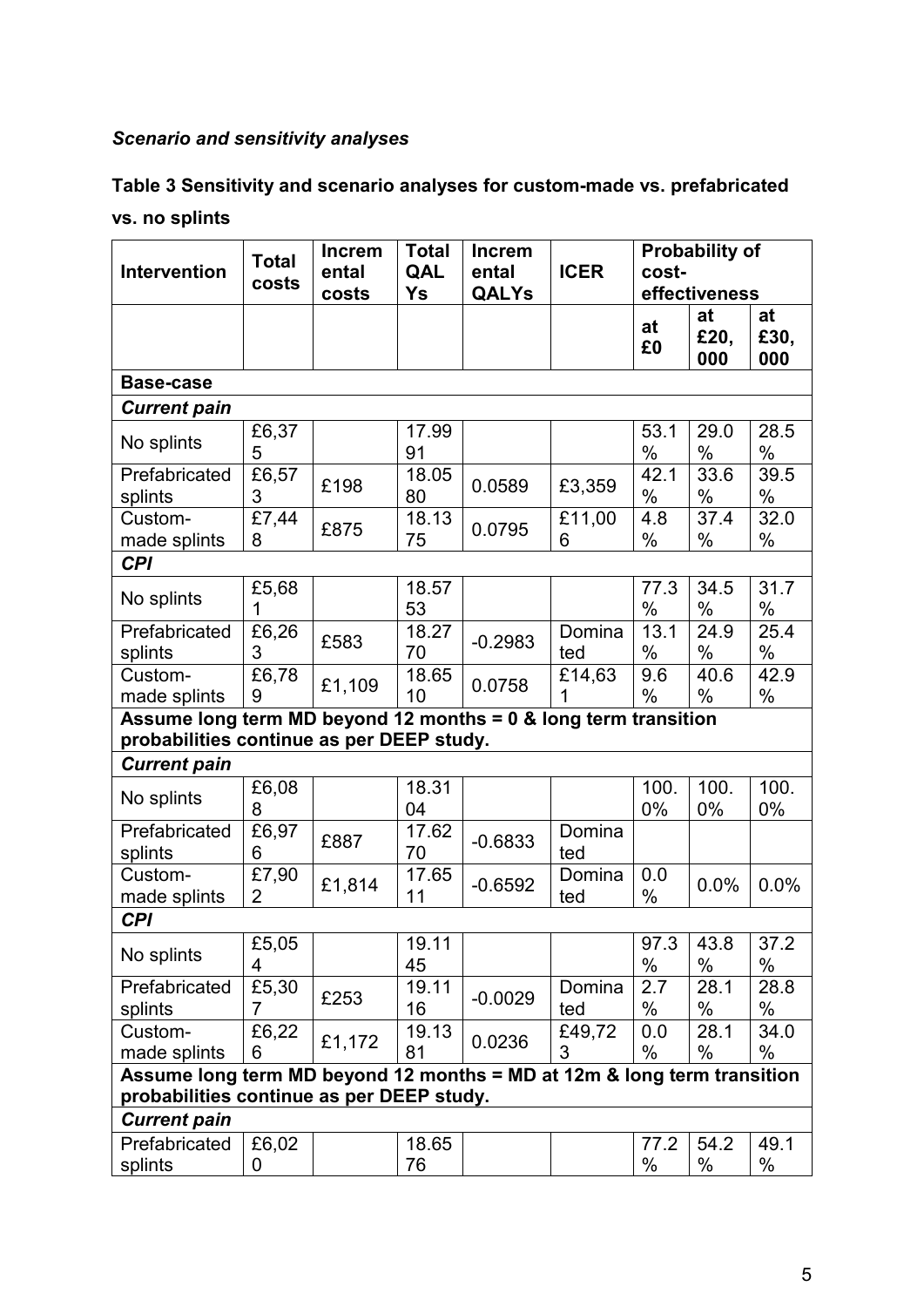| No splints                                                              | £6,08<br>8 | £69    | 18.31<br>04 | $-0.3472$ | Domina<br>ted | 22.8<br>$\%$  | 0.0%         | 0.0%         |
|-------------------------------------------------------------------------|------------|--------|-------------|-----------|---------------|---------------|--------------|--------------|
| Custom-<br>made splints                                                 | £6,94<br>6 | £926   | 18.68<br>20 | 0.0244    | £37,96<br>2   | 0.0<br>$\%$   | 45.8<br>$\%$ | 50.9<br>$\%$ |
| <b>CPI</b>                                                              |            |        |             |           |               |               |              |              |
|                                                                         | £5,05      |        | 19.11       |           |               | 85.3          | 38.8         | 34.8         |
| No splints                                                              | 4          |        | 45          |           |               | $\%$          | $\%$         | $\%$         |
| Custom-                                                                 | £6,33      |        | 19.03       |           | Domina        | 7.4           | 38.9         | 42.5         |
| made splints                                                            | 6          | £1,282 | 66          | $-0.0779$ | ted           | $\%$          | %            | $\%$         |
| Prefabricated                                                           | £6,34      |        | 18.18       |           | Domina        | 7.3           | 22.3         | 22.7         |
| splints                                                                 | 4          | £1,290 | 26          | $-0.9319$ | ted           | $\%$          | $\%$         | $\%$         |
| Assume long term MD beyond 12 months = MD at 12m & long term transition |            |        |             |           |               |               |              |              |
| probabilities equal 0.                                                  |            |        |             |           |               |               |              |              |
| <b>Current pain</b>                                                     |            |        |             |           |               |               |              |              |
| Prefabricated                                                           | £6,47      |        | 18.16       |           |               | 60.6          | 43.1         | 42.4         |
| splints                                                                 | 7          |        | 17          |           |               | $\%$          | $\%$         | $\%$         |
|                                                                         | £6,62      |        | 17.72       |           | Domina        | 28.0          |              |              |
| No splints                                                              | 6          | £149   | 80          | $-0.4337$ | ted           | $\%$          | 2.9%         | 2.6%         |
| Custom-                                                                 | £7,31      |        | 18.27       |           |               | 11.4          | 54.0         | 55.0         |
| made splints                                                            | 6          | £840   | 96          | 0.1179    | £7,122        | $\%$          | $\%$         | $\%$         |
| <b>CPI</b>                                                              |            |        |             |           |               |               |              |              |
|                                                                         | £6,24      |        | 18.09       |           |               | 61.2          | 29.2         | 28.3         |
| No splints                                                              | 3          |        | 16          |           |               | $\frac{0}{0}$ | $\%$         | $\%$         |
| Prefabricated                                                           | £6,85      |        | 17.75       |           | Domina        | 19.3          | 22.1         | 22.1         |
| splints                                                                 | 6          | £613   | 93          | $-0.3323$ | ted           | $\%$          | $\%$         | $\%$         |
| Custom-                                                                 | £7,17      |        | 18.32       |           |               | 19.5          | 48.7         | 49.6         |
| made splints                                                            | 6          | £933   | 06          | 0.2290    | £4,074        | $\%$          | $\%$         | $\%$         |
| Assume long term MD beyond 12 months = 0 & long term transition         |            |        |             |           |               |               |              |              |
| probabilities equal 0.                                                  |            |        |             |           |               |               |              |              |
| <b>Current pain</b>                                                     |            |        |             |           |               |               |              |              |
|                                                                         |            |        |             |           |               |               |              |              |
| No splints                                                              | £6,62      |        | 17.72       |           |               | 66.7          | 21.1         | 19.7         |
|                                                                         | 6          |        | 80          |           |               | %             | %            | %            |
| Prefabricated                                                           | £6,82      | £195   | 17.79       | 0.0625    | £3,124        | 29.1          | 33.4         | 32.3         |
| splints                                                                 |            |        | 05          |           |               | %             | %            | %            |
| Custom-                                                                 | £7,67      | £849   | 17.89       | 0.1072    | £7,922        | 4.2           | 45.5         | 48.0         |
| made splints                                                            | 0          |        | 77          |           |               | $\%$          | $\%$         | $\%$         |
| <b>CPI</b>                                                              |            |        |             |           |               |               |              |              |
| No splints                                                              | £6,24      |        | 18.09       |           |               | 71.0          | 28.6         | 27.6         |
|                                                                         | 3          |        | 16          |           |               | $\%$          | %            | $\%$         |
| Prefabricated                                                           | £6,52      | £278   | 18.06       | $-0.0259$ | Domina        | 22.2          | 25.4         | 25.4         |
| splints                                                                 | 1          |        | 57          |           | ted           | %             | $\%$         | %            |
| Custom-                                                                 | £7,28      | £1,041 | 18.22       | 0.1365    | £7,624        | 6.8           | 46.0         | 47.0         |
| made splints                                                            | 4          |        | 81          |           |               | $\%$          | $\%$         | $\%$         |
| Starting age of cohort set to 40                                        |            |        |             |           |               |               |              |              |
| <b>Current pain</b>                                                     |            |        |             |           |               |               |              |              |
|                                                                         | £5,67      |        | 15.24       |           |               | 53.6          | 28.9         | 28.4         |
| No splints                                                              | 0          |        | 72          |           |               | $\%$          | $\%$         | %            |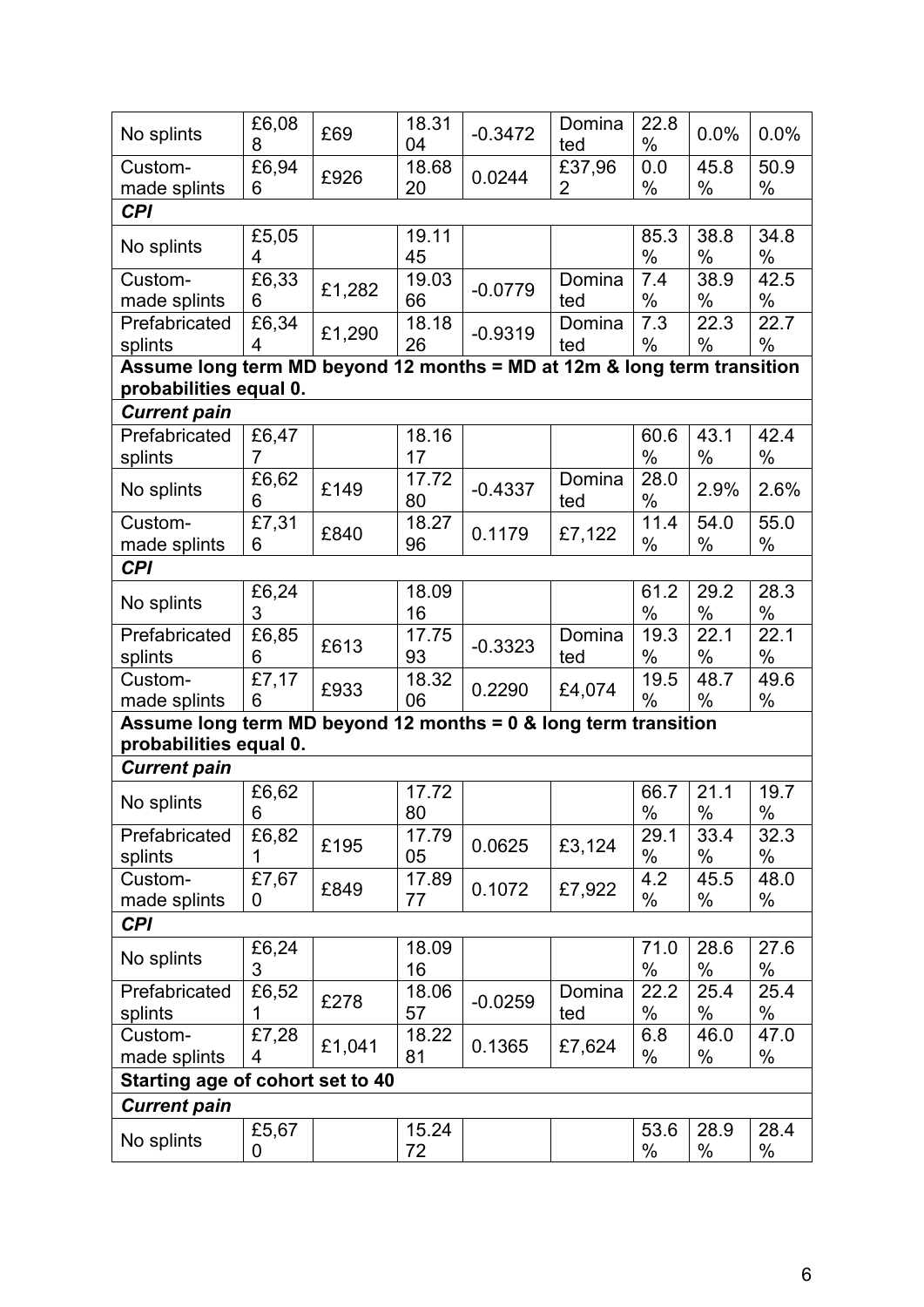| Prefabricated                    | £5,84          | £177   | 15.30 | 0.0548    | £3,226 | 42.1 | 33.7 | 32.0 |
|----------------------------------|----------------|--------|-------|-----------|--------|------|------|------|
| splints                          | 6              |        | 19    |           |        | $\%$ | $\%$ | $\%$ |
| Custom-                          | £6,64          | £794   | 15.37 | 0.0693    | £11,46 | 4.3  | 37.4 | 39.6 |
| made splints                     | 0              |        | 12    |           | 3      | %    | %    | $\%$ |
| <b>CPI</b>                       |                |        |       |           |        |      |      |      |
|                                  | £5,05          |        | 15.73 |           |        | 78.0 | 34.7 | 32.3 |
| No splints                       | 9              |        | 11    |           |        | %    | $\%$ | $\%$ |
| Prefabricated                    | £5,57          |        | 15.48 | $-0.2484$ | Domina | 12.9 | 24.9 | 24.8 |
| splints                          | 7              | £518   | 27    |           | ted    | $\%$ | $\%$ | $\%$ |
| Custom-                          | £6,06          |        | 15.79 | 0.0666    | £15,10 | 9.1  | 40.4 | 42.9 |
| made splints                     | 5              | £1,006 | 77    |           | 2      | %    | $\%$ | %    |
| Starting age of cohort set to 56 |                |        |       |           |        |      |      |      |
| <b>Current pain</b>              |                |        |       |           |        |      |      |      |
|                                  | £4,52          |        | 11.39 |           |        | 54.3 | 28.7 | 28.3 |
| No splints                       | 4              | £0     | 39    | 0.0000    | £0     | %    | $\%$ | $\%$ |
| Prefabricated                    | £4,66          |        | 11.44 |           |        | 42.1 | 33.6 | 31.4 |
| splints                          | 6              | £142   | 24    | 0.0485    | £2,935 | %    | $\%$ | $\%$ |
| Custom-                          | £5,33          |        | 11.49 |           | £12,12 | 3.6  | 37.7 | 40.3 |
| made splints                     | 0              | £664   | 72    | 0.0548    | 1      | %    | %    | $\%$ |
| <b>CPI</b>                       |                |        |       |           |        |      |      |      |
|                                  | £4,04          |        | 11.74 |           |        | 79.9 | 34.4 | 31.6 |
| No splints                       | 9              |        | 90    |           |        | %    | $\%$ | $\%$ |
| Prefabricated                    | £4,46          |        | 11.56 |           | Domina | 12.5 | 25.3 | 25.2 |
| splints                          | $\overline{2}$ | £413   | 99    | $-0.1791$ | ted    | %    | $\%$ | $\%$ |
| Custom-                          | £4,88          |        | 11.80 |           | £15,69 | 7.6  | 40.3 | 43.2 |
| made splints                     | 9              | £840   | 25    | 0.0535    | 4      | %    | $\%$ | $\%$ |
| Discount rate 0%                 |                |        |       |           |        |      |      |      |
| <b>Current pain</b>              |                |        |       |           |        |      |      |      |
|                                  | £14,6          |        | 39.73 |           |        | 50.5 | 29.5 | 29.2 |
| No splints                       | 58             |        | 31    |           |        | %    | $\%$ | $\%$ |
| Prefabricated                    | £15,1          |        | 39.81 |           |        | 42.6 | 34.9 | 33.5 |
| splints                          | 05             | £447   | 26    | 0.0795    | £5,629 | $\%$ | $\%$ | $\%$ |
| Custom-                          | £16,9          |        | 39.96 |           | £11,73 | 6.9  | 35.9 | 37.3 |
| made splints                     | 27             | £1,822 | 78    | 0.1553    | 7      | %    | $\%$ | %    |
| <b>CPI</b>                       |                |        |       |           |        |      |      |      |
|                                  | £12,9          |        | 41.04 |           |        | 74.6 | 37.9 | 35.1 |
| No splints                       | 82             |        | 78    |           |        | $\%$ | $\%$ | $\%$ |
| Prefabricated                    | £14,3          |        | 40.34 |           | Domina | 13.2 | 24.2 | 24.1 |
| splints                          | 23             | £1,341 | 58    | $-0.7020$ | ted    | %    | $\%$ | %    |
| Custom-                          | £15,2          |        | 41.19 |           | £16,28 | 12.2 | 37.9 | 40.8 |
| made splints                     | 96             | £2,314 | 00    | 0.1421    | 1      | %    | $\%$ | $\%$ |
| Discount rate 6%                 |                |        |       |           |        |      |      |      |
| <b>Current pain</b>              |                |        |       |           |        |      |      |      |
|                                  | £4,28          |        | 12.29 |           |        | 54.8 | 28.6 | 28.2 |
| No splints                       | 9              |        | 14    |           |        | %    | $\%$ | $\%$ |
| Prefabricated                    | £4,42          |        | 12.34 |           |        | 42.1 | 33.2 | 30.8 |
| splints                          | 6              | £136   | 43    | 0.0528    | £2,583 | %    | %    | %    |
|                                  |                |        |       |           |        |      |      |      |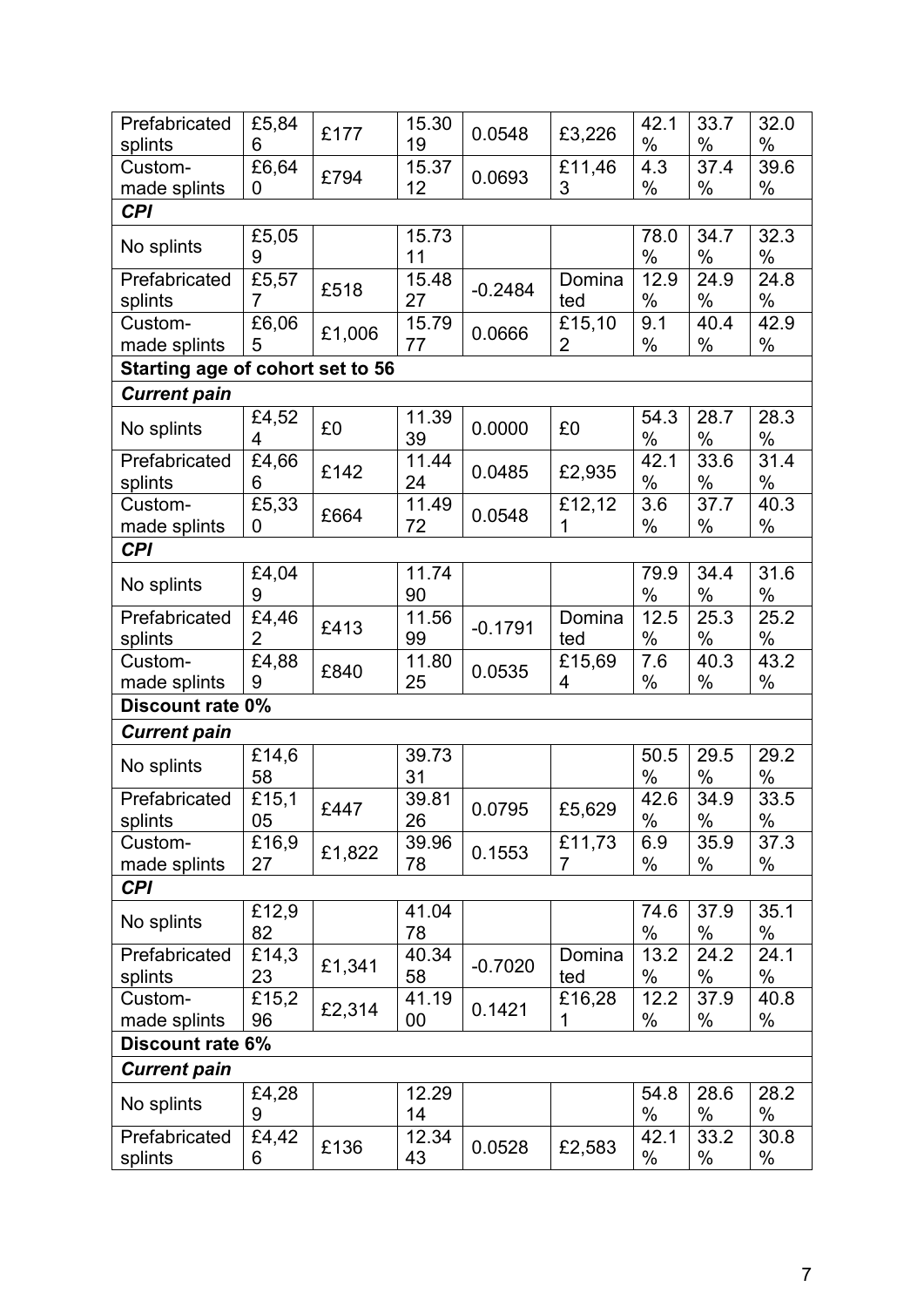| Custom-                    | £5,06          |      | 12.40          |           | £10,77         | 0.3              | 38.2         | 41.0         |
|----------------------------|----------------|------|----------------|-----------|----------------|------------------|--------------|--------------|
| made splints               | 5              | £639 | 36             | 0.0593    | $\overline{7}$ | $\frac{0}{0}$    | $\%$         | $\%$         |
| <b>CPI</b>                 |                |      |                |           |                |                  |              |              |
|                            | £3,84          |      | 12.67          |           |                | 80.8             | 33.6         | 30.9         |
| No splints                 | 0              |      | 45             |           |                | $\%$             | $\%$         | $\%$         |
| Prefabricated              | £4,23          | £394 | 12.48          | $-0.1933$ | Domina         | 12.3             | 25.4         | 25.1         |
| splints                    | 4              |      | 12             |           | ted            | $\%$             | $\%$         | $\%$         |
| Custom-                    | £4,64          | £809 | 12.73          | 0.0578    | £13,99         | 6.9              | 41.0         | 44.0         |
| made splints               | 9              |      | 23             |           | $\overline{7}$ | $\%$             | $\%$         | $\%$         |
| Time horizon 2 years       |                |      |                |           |                |                  |              |              |
| <b>Current pain</b>        |                |      |                |           |                |                  |              |              |
| No splints                 | £539           |      | 1.459<br>3     |           |                | 90.4<br>$\%$     | 2.9%         | 2.2%         |
| Prefabricated<br>splints   | £578           | £38  | 1.494<br>2     | 0.0349    | £1,099         | 9.6<br>$\%$      | 43.1<br>$\%$ | 38.5<br>$\%$ |
| Custom-                    |                |      | 1.511          |           | £14,23         | 0.0              | 54.0         | 59.3         |
| made splints               | £822           | £245 | 4              | 0.0172    | $\overline{7}$ | $\%$             | %            | $\%$         |
| <b>CPI</b>                 |                |      |                |           |                |                  |              |              |
|                            |                |      | 1.490          |           |                | 97.4             | 37.6         | 32.1         |
| No splints                 | £513           |      | $\overline{2}$ |           |                | $\%$             | $\%$         | $\%$         |
| Prefabricated              |                |      | 1.484          |           | Domina         | $\overline{2.6}$ | 26.0         | 25.3         |
| splints                    | £587           | £74  | 8              | $-0.0054$ | ted            | $\%$             | $\%$         | $\%$         |
| Custom-                    | £824           | £311 | 1.506          | 0.0162    | £19,13         | 0.0              | 36.6         | 42.6         |
| made splints               |                |      | 4              |           | $\overline{7}$ | $\%$             | $\%$         | $\%$         |
| Time horizon 10 years      |                |      |                |           |                |                  |              |              |
| <b>Current pain</b>        |                |      |                |           |                |                  |              |              |
|                            |                |      |                |           |                |                  |              |              |
|                            | £2,22          |      | 6.482          |           |                | 63.0             | 27.1         | 26.4         |
| No splints                 | 2              |      | 0              |           |                | $\%$             | $\%$         | $\%$         |
| Prefabricated              | £2,29          |      | 6.531          |           |                | 35.9             | 33.7         | 32.4         |
| splints                    | $\overline{2}$ | £71  | 9              | 0.0499    | £1,419         | $\%$             | $\%$         | $\%$         |
| Custom-                    | £2,69          |      | 6.566          |           | £11,85         | 1.1              | 39.2         | 41.2         |
| made splints               | 7              | £404 | 0              | 0.0341    | $\overline{7}$ | $\%$             | $\%$         | $\%$         |
| <b>CPI</b>                 |                |      |                |           |                |                  |              |              |
|                            | £2,02          |      | 6.665          |           |                | 86.0             | 31.7         | 28.4         |
| No splints                 | 1              |      | 0              |           |                | $\frac{0}{0}$    | $\%$         | $\%$         |
| Prefabricated              | £2,22          | £201 | 6.582          | $-0.0830$ | Domina         | 10.3             | 24.8         | 24.1         |
| splints                    | 3              |      | 0              |           | ted            | $\%$             | $\%$         | $\%$         |
| Custom-                    | £2,52          | £500 | 6.708          | 0.0437    | £11,44         | 3.7              | 43.5         | 47.5         |
| made splints               | 1              |      | 7              |           | 3              | $\%$             | $\%$         | %            |
| Time horizon 20 years      |                |      |                |           |                |                  |              |              |
| <b>Current pain</b>        |                |      |                |           |                |                  |              |              |
| No splints                 | £3,74<br>8     |      | 10.96<br>30    |           |                | 57.6<br>$\%$     | 28.8<br>%    | 28.3<br>$\%$ |
| Prefabricated              | £3,86          |      | 11.02          |           |                | 40.0             | 31.9         | 30.7         |
| splints                    | 0              | £112 | 17             | 0.0587    | £1,905         | $\%$             | $\%$         | $\%$         |
| Custom-                    | £4,43          | £579 | 11.06          | 0.0460    | £12,59         | 2.4              | 39.3         | 41.0         |
| made splints<br><b>CPI</b> | 8              |      | 77             |           | 2              | $\%$             | $\%$         | $\%$         |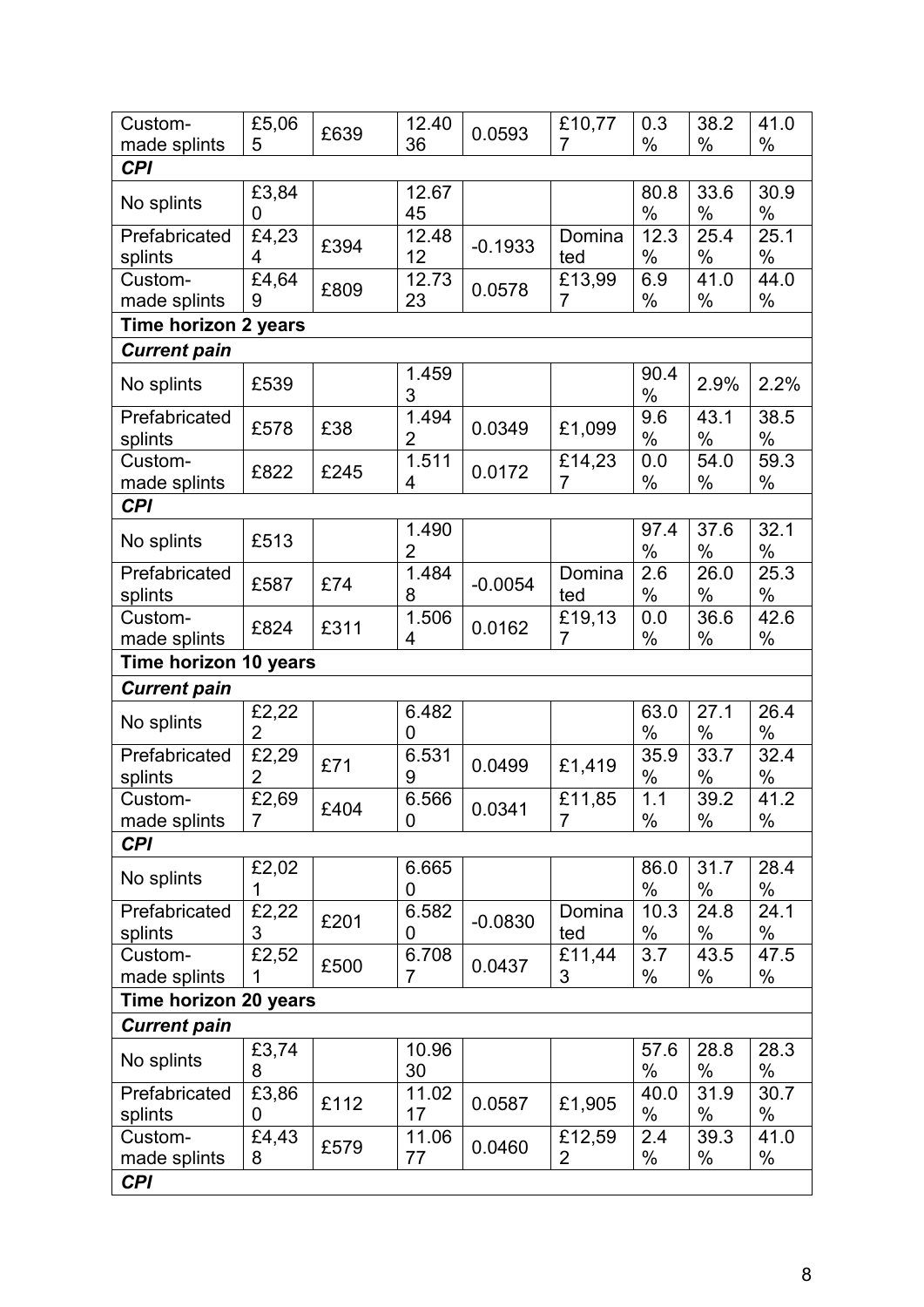|                                                                            | £3,36               |        | 11.29 |           |                | 81.2          | 34.4 | 30.6 |
|----------------------------------------------------------------------------|---------------------|--------|-------|-----------|----------------|---------------|------|------|
| No splints                                                                 | 6                   |        | 92    |           |                | $\frac{0}{0}$ | $\%$ | $\%$ |
| Prefabricated                                                              |                     |        | 11.13 |           | Domina         | 11.3          | 21.8 | 21.8 |
| splints                                                                    | £3,70<br>8          | £342   | 03    | $-0.1690$ | ted            | $\%$          | $\%$ | $\%$ |
| Custom-                                                                    | $\overline{E}$ 4,08 |        | 11.35 | 0.0601    | £11,91         | 7.5           | 43.8 | 47.6 |
| made splints                                                               | 2                   | £716   | 93    |           | $\overline{7}$ | $\%$          | $\%$ | $\%$ |
| Time horizon 30 years                                                      |                     |        |       |           |                |               |      |      |
| <b>Current pain</b>                                                        |                     |        |       |           |                |               |      |      |
|                                                                            | £4,81               |        | 13.97 |           |                | 56.0          | 28.6 | 28.2 |
| No splints                                                                 | 3                   |        | 85    |           |                | $\%$          | $\%$ | $\%$ |
| Prefabricated                                                              | £4,95               |        | 14.03 |           |                | 40.5          | 32.5 | 30.4 |
| splints                                                                    | 9                   | £147   | 76    | 0.0591    | £2,480         | $\%$          | $\%$ | $\%$ |
| Custom-                                                                    | £5,66               |        | 14.09 |           | £12,36         | 3.5           | 38.9 | 41.4 |
| made splints                                                               | 2                   | £703   | 44    | 0.0568    | 6              | $\%$          | $\%$ | $\%$ |
| <b>CPI</b>                                                                 |                     |        |       |           |                |               |      |      |
|                                                                            | £4,30               |        | 14.41 |           |                | 80.5          | 34.4 | 31.0 |
| No splints                                                                 | 4                   |        | 77    |           |                | $\%$          | $\%$ | $\%$ |
| Prefabricated                                                              | £4,74               |        | 14.19 |           | Domina         | 12.0          | 23.7 | 23.6 |
| splints                                                                    | 6                   | £441   | 21    | $-0.2255$ | ted            | $\frac{0}{0}$ | $\%$ | $\%$ |
| Custom-                                                                    | £5,18               |        | 14.48 |           | £13,29         | 7.5           | 41.9 | 45.4 |
| made splints                                                               | 1                   | £877   | 36    | 0.0659    | 9              | $\%$          | $\%$ | $\%$ |
|                                                                            |                     |        |       |           |                |               |      |      |
| Cost of custom made and pre-fabricated splints and replacement set at band |                     |        |       |           |                |               |      |      |
| 2 charge                                                                   |                     |        |       |           |                |               |      |      |
| <b>Current pain</b>                                                        |                     |        |       |           |                |               |      |      |
| No splints                                                                 | £6,37               |        | 17.99 |           |                | 43.2          | 27.8 | 27.7 |
|                                                                            | 5                   |        | 91    |           |                | $\%$          | $\%$ | $\%$ |
| Custom-                                                                    | £6,50               | £125   | 18.13 | 0.1384    | £906           | 35.8          | 44.1 | 44.2 |
| made splints                                                               | 1                   |        | 75    |           |                | $\%$          | $\%$ | $\%$ |
| Prefabricated                                                              | £6,57               | £73    | 18.05 | $-0.0795$ | Domina         | 21.0          | 28.1 | 28.1 |
| splints                                                                    | 3                   |        | 80    |           | ted            | $\%$          | $\%$ | $\%$ |
| <b>CPI</b>                                                                 |                     |        |       |           |                |               |      |      |
|                                                                            | £5,68               |        | 18.57 |           |                | 62.8          | 28.2 | 27.4 |
| No splints                                                                 |                     |        | 53    |           |                | $\%$          | $\%$ | $\%$ |
| Custom-                                                                    | £5,84               |        | 18.65 |           |                | 28.1          | 49.9 | 50.2 |
| made splints                                                               | 2                   | £161   | 10    | 0.0758    | £2,126         | $\%$          | $\%$ | $\%$ |
| Prefabricated                                                              | £6,26               |        | 18.27 |           | Domina         | 9.1           | 21.9 | 22.4 |
| splints                                                                    | 3                   | £422   | 70    | $-0.3740$ | ted            | $\%$          | $\%$ | $\%$ |
| Cost of prefabricated splints and replacement set at band 1 charge         |                     |        |       |           |                |               |      |      |
|                                                                            |                     |        |       |           |                |               |      |      |
| <b>Current pain</b>                                                        |                     |        |       |           |                |               |      |      |
| No splints                                                                 | £6,37               |        | 17.99 |           |                | 39.9          | 28.9 | 28.4 |
|                                                                            | 5                   |        | 91    |           |                | $\%$          | $\%$ | $\%$ |
| Prefabricated                                                              | £6,38               | £10    | 18.05 | 0.0589    | £164           | 56.5          | 34.8 | 32.5 |
| splints                                                                    | 5                   |        | 80    |           |                | %             | $\%$ | $\%$ |
| Custom-                                                                    | £7,44               | £1,063 | 18.13 | 0.0795    | £13,37         | 3.6           | 36.3 | 39.1 |
| made splints                                                               | 8                   |        | 75    |           | 4              | $\%$          | $\%$ | $\%$ |
| <b>CPI</b>                                                                 |                     |        |       |           |                |               |      |      |
|                                                                            | £5,68               |        | 18.57 |           |                | 64.4          | 32.5 | 30.6 |
| No splints                                                                 | 1                   |        | 53    |           |                | %             | $\%$ | $\%$ |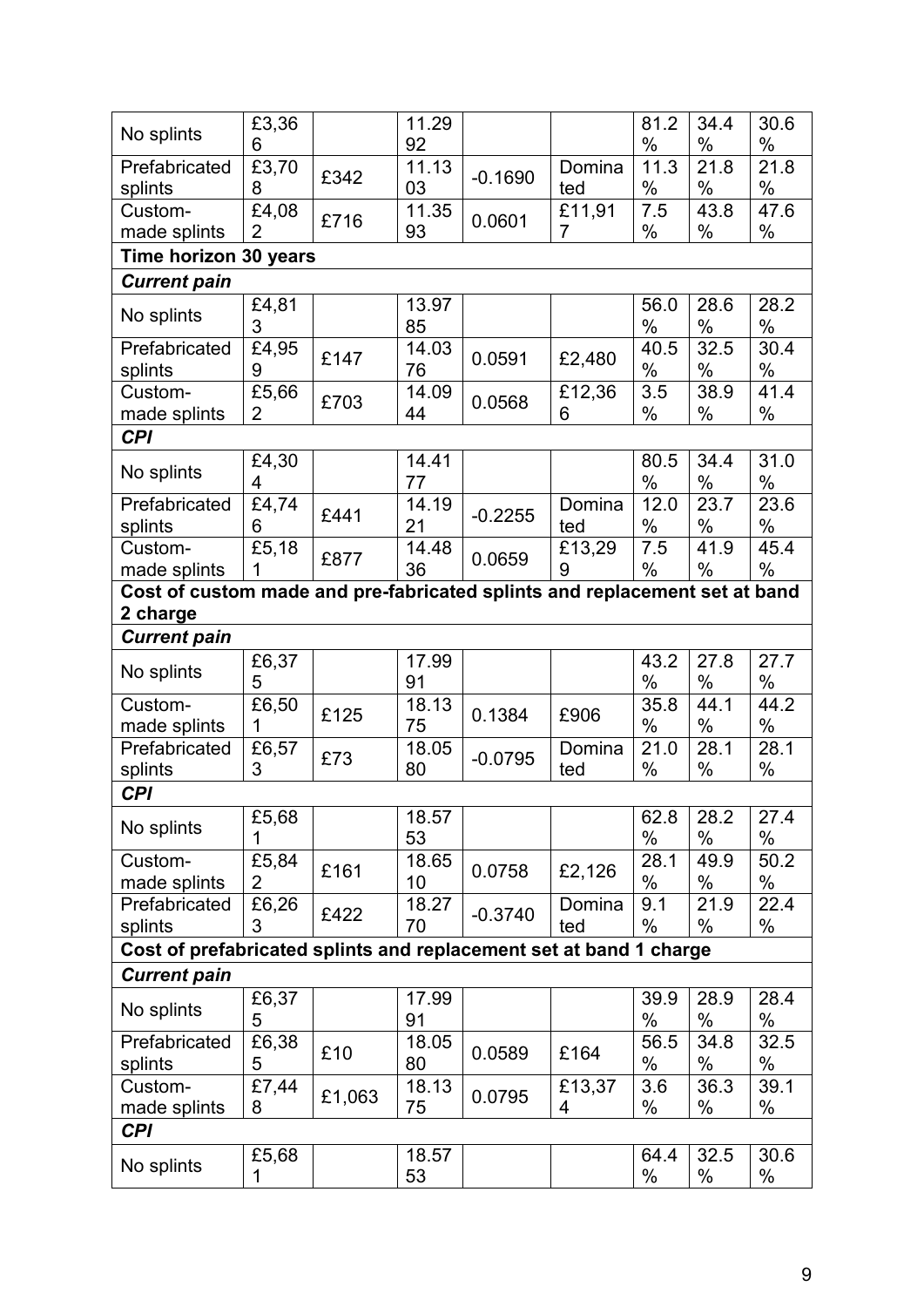| Prefabricated                                                 | £6,07 | £395   | 18.27 | $-0.2983$ | Domina | 26.9 | 27.3 | 26.7 |
|---------------------------------------------------------------|-------|--------|-------|-----------|--------|------|------|------|
| splints                                                       | 5     |        | 70    |           | ted    | $\%$ | $\%$ | $\%$ |
| Custom-                                                       | £6,78 | £1,109 | 18.65 | 0.0758    | £14,63 | 8.7  | 40.2 | 42.7 |
| made splints                                                  | 9     |        | 10    |           | 1      | $\%$ | %    | $\%$ |
| <b>Replacing splints every 2 years</b>                        |       |        |       |           |        |      |      |      |
| <b>Current pain</b>                                           |       |        |       |           |        |      |      |      |
|                                                               | £6,37 |        | 17.99 |           |        | 91.1 | 30.2 | 29.4 |
| No splints                                                    | 5     |        | 91    |           |        | $\%$ | $\%$ | $\%$ |
| Prefabricated                                                 | £6,89 |        | 18.05 |           |        | 8.9  | 41.8 | 36.7 |
| splints                                                       | 7     | £522   | 80    | 0.0589    | £8,851 | $\%$ | $\%$ | $\%$ |
| Custom-                                                       | £8,99 |        | 18.13 |           | £26,43 | 0.0  | 28.0 | 33.9 |
| made splints                                                  | 8     | £2,102 | 75    | 0.0795    | 8      | $\%$ | $\%$ | $\%$ |
| <b>CPI</b>                                                    |       |        |       |           |        |      |      |      |
|                                                               | £5,68 |        | 18.57 |           |        | 96.9 | 46.1 | 41.4 |
| No splints                                                    |       |        | 53    |           |        | $\%$ | %    | $\%$ |
| Prefabricated                                                 | £6,58 |        | 18.27 |           | Domina | 3.1  | 25.4 | 25.9 |
| splints                                                       | 7     | £906   | 70    | $-0.2983$ | ted    | $\%$ | $\%$ | %    |
| Custom-                                                       | £8,34 |        | 18.65 |           | £35,09 | 0.0  | 28.5 | 32.7 |
| made splints                                                  | 0     | £2,659 | 10    | 0.0758    | 4      | $\%$ | $\%$ | $\%$ |
|                                                               |       |        |       |           |        |      |      |      |
| <b>Replacing splints every 5 years</b><br><b>Current pain</b> |       |        |       |           |        |      |      |      |
|                                                               | £6,37 |        | 17.99 |           |        | 57.1 | 28.9 | 28.3 |
| No splints                                                    | 5     | £0     | 91    | 0.0000    | £0     | $\%$ | $\%$ | $\%$ |
| Prefabricated                                                 | £6,57 |        | 18.05 |           |        | 42.7 | 33.4 | 31.7 |
| splints                                                       | 9     | £204   | 80    | 0.0589    | £3,459 | %    | $\%$ | %    |
| Custom-                                                       | £7,47 |        | 18.13 |           | £11,28 | 0.2  | 37.7 | 40.0 |
| made splints                                                  | 6     | £897   | 75    | 0.0795    | 5      | $\%$ | $\%$ | $\%$ |
| <b>CPI</b>                                                    |       |        |       |           |        |      |      |      |
|                                                               | £5,68 |        | 18.57 |           |        | 87.5 | 36.3 | 32.5 |
| No splints                                                    | 1     |        | 53    |           |        | $\%$ | $\%$ | $\%$ |
| Prefabricated                                                 | £6,26 |        | 18.27 |           | Domina | 9.7  | 25.9 | 25.9 |
| splints                                                       | 9     | £589   | 70    | $-0.2983$ | ted    | $\%$ | $\%$ | %    |
| Custom-                                                       | £6,81 |        | 18.65 |           | £15,00 | 2.8  | 37.8 | 41.6 |
| made splints                                                  | 7     | £1,137 | 10    | 0.0758    | 2      | %    | $\%$ | %    |
| <b>Replacing splints every 20 years</b>                       |       |        |       |           |        |      |      |      |
| <b>Current pain</b>                                           |       |        |       |           |        |      |      |      |
|                                                               | £6,37 |        | 17.99 |           |        | 38.3 | 27.7 | 27.7 |
| No splints                                                    | 5     | £0     | 91    | 0.0000    | £0     | $\%$ | $\%$ | $\%$ |
| Prefabricated                                                 | £6,42 |        | 18.05 |           |        | 53.2 | 30.6 | 29.6 |
| splints                                                       | 2     | £47    | 80    | 0.0589    | £793   | $\%$ | $\%$ | $\%$ |
| Custom-                                                       | £6,72 |        | 18.13 |           |        | 8.5  | 41.7 | 42.7 |
| made splints                                                  | 3     | £301   | 75    | 0.0795    | £3,791 | $\%$ | $\%$ | $\%$ |
| <b>CPI</b>                                                    |       |        |       |           |        |      |      |      |
|                                                               | £5,68 |        | 18.57 |           |        | 67.4 | 28.7 | 27.2 |
| No splints                                                    |       |        | 53    |           |        | $\%$ | $\%$ | %    |
| Custom-                                                       | £6,06 |        | 18.65 |           |        | 16.7 | 46.0 | 48.2 |
| made splints                                                  | 4     | £384   | 10    | 0.0758    | £5,065 | $\%$ | $\%$ | %    |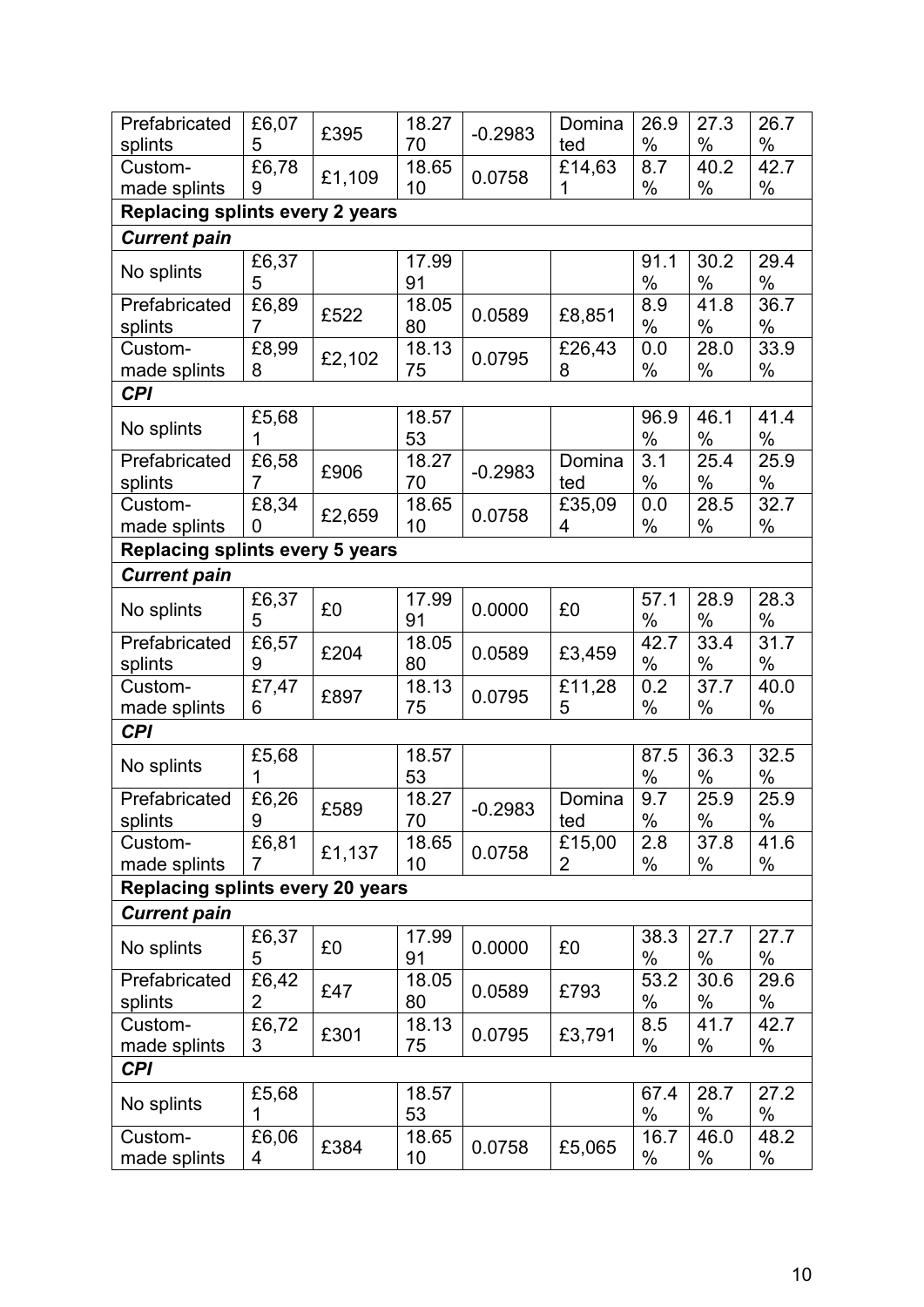| Prefabricated<br>splints | £6,11<br>2                            | £48  | 18.27<br>70 | $-0.3740$ | Domina<br>ted | 15.9<br>%    | 25.3<br>$\%$ | 24.6<br>$\%$ |  |
|--------------------------|---------------------------------------|------|-------------|-----------|---------------|--------------|--------------|--------------|--|
|                          | Cost of replacing splints set to zero |      |             |           |               |              |              |              |  |
| <b>Current pain</b>      |                                       |      |             |           |               |              |              |              |  |
| Prefabricated<br>splints | £6,36<br>6                            |      | 18.05<br>80 |           |               | 47.3<br>$\%$ | 29.1<br>$\%$ | 28.9<br>$\%$ |  |
| No splints               | £6,37<br>5                            | £9   | 17.99<br>91 | $-0.0589$ | Domina<br>ted | 32.7<br>$\%$ | 27.6<br>$\%$ | 27.6<br>$\%$ |  |
| Custom-<br>made splints  | £6,45<br>7                            | £91  | 18.13<br>75 | 0.0795    | £1,142        | 20.0<br>$\%$ | 43.3<br>$\%$ | 43.5<br>$\%$ |  |
| <b>CPI</b>               |                                       |      |             |           |               |              |              |              |  |
| No splints               | £5,68                                 |      | 18.57<br>53 |           |               | 51.6<br>$\%$ | 26.4<br>$\%$ | 25.8<br>$\%$ |  |
| Custom-<br>made splints  | £5,79<br>8                            | £118 | 18.65<br>10 | 0.0758    | £1,552        | 25.4<br>%    | 49.3<br>$\%$ | 50.1<br>$\%$ |  |
| Prefabricated<br>splints | £6,05                                 | £258 | 18.27<br>70 | $-0.3740$ | Domina<br>ted | 23.0<br>%    | 24.3<br>$\%$ | 24.1<br>$\%$ |  |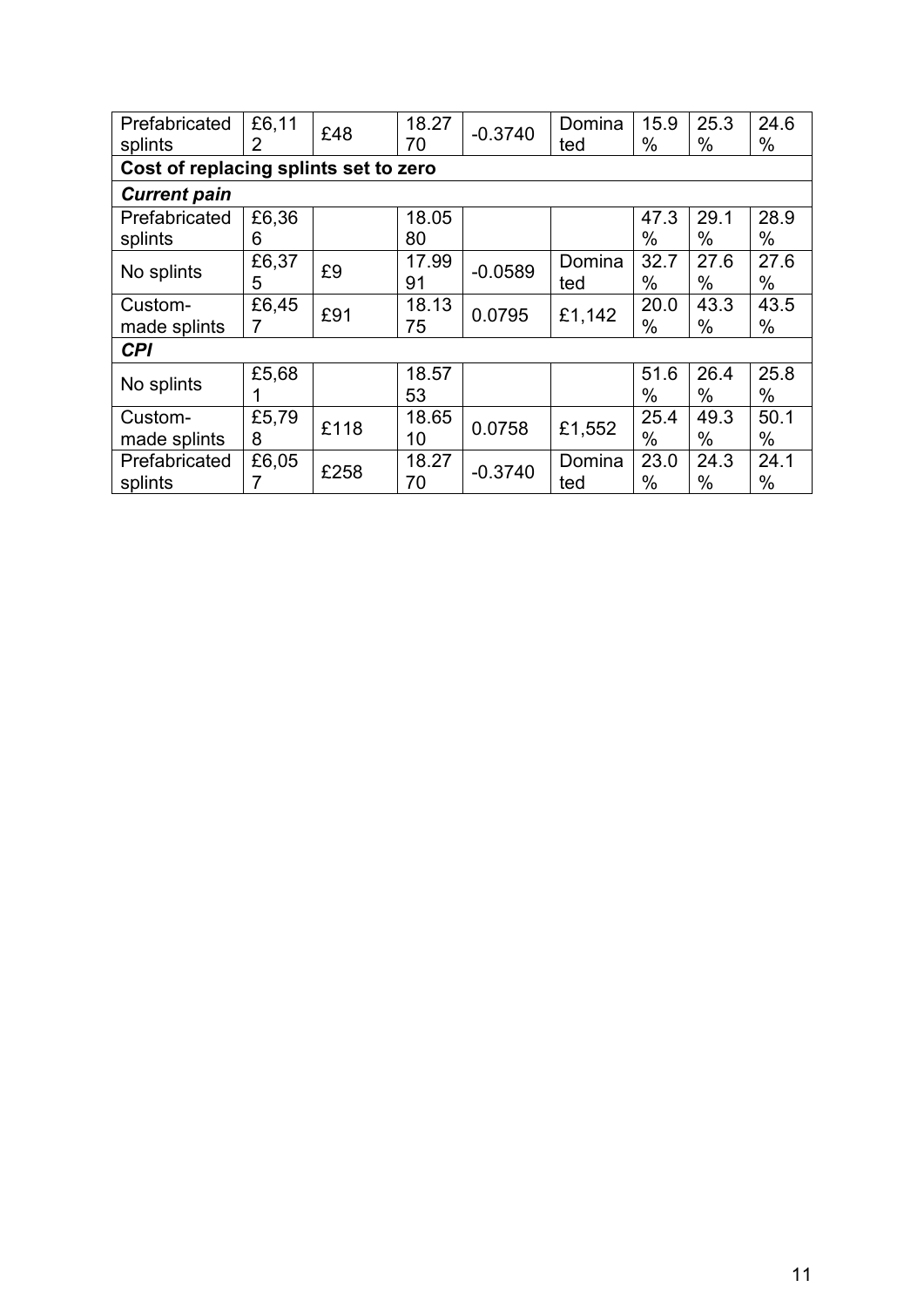The cost-effectiveness results from the sensitivity and scenario analyses show that the model is very sensitive to the structural assumptions made in the model regarding the long term MD values and long term transition probabilities. The splints groups are not cost-effective when assuming that there is no long term effect of splints (in terms of mean differences in pain). However, when assuming there is a long term effect, both custom-made and prefabricated splints generate additional QALYs, and custom-made splints is the cost-effective option (for current pain). In this scenario, however, for the CPI specification, prefabricated splints is dominated. This is because of the MD at 12 months that did not benefit the prefabricated splints group. The sensitivity of these cost-effectiveness results exploring the long term impact of different types of splints highlight the need for more robust data for MD in pain in TMD patients.

The model is also sensitive to the band charge. A lower band charge improves the cost-effectiveness of splints, with custom-made still being the cost-effective option when basing the model on current pain. For CPI, prefabricated splints is still not costeffective because of lesser QALYs generated than both of the comparators.

The model is less sensitive to the time horizon, discount rate and the starting age of the modelled cohort.